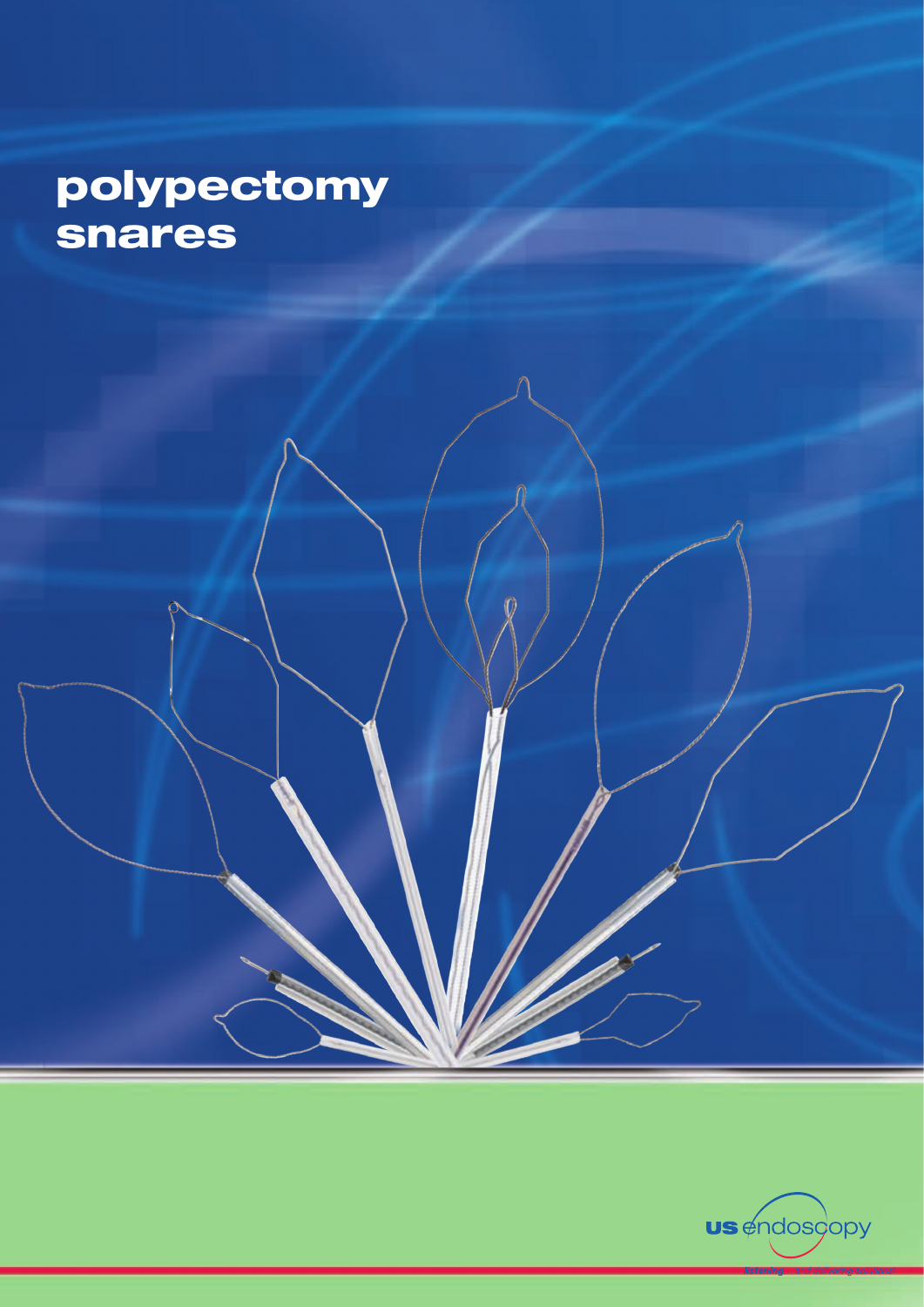## An extensive line of polypectomy snares…

From cold snaring to advanced polypectomy, US Endoscopy offers a product solution to fit a variety of clinical needs.

## **product information**

| product number description |                                                               | needle gauge/<br>projection   | sheath<br>diameter<br>(mm) | length<br>(cm) | approximate<br>snare size<br>(cm) | units/<br>box    |
|----------------------------|---------------------------------------------------------------|-------------------------------|----------------------------|----------------|-----------------------------------|------------------|
| <b>BX00711018</b>          | Short Throw <sup>™</sup> snare -<br>mini                      |                               | 2.4                        | 230            | $1.25 \times 3.0$                 | 10 <sub>10</sub> |
| BX00711019                 | Short Throw <sup>™</sup> snare -<br>standard oval             |                               | 2.4                        | 230            | $2.5 \times 5.4$                  | 10 <sub>1</sub>  |
| BX00711101                 | Short Throw <sup>™</sup> snare -<br>standard oval enteroscopy |                               | 2.4                        | 350            | $2.5 \times 5.4$                  | 5                |
| BX00711085                 | iSnare® system - oval                                         | 23 gauge x<br>5mm             | 3.0 <sub>2</sub>           | 230            | $2.5 \times 4.0$                  | 5                |
| BX00711086                 | iSnare® system - oval                                         | 25 gauge x<br>5 <sub>mm</sub> | 3.0                        | 230            | $2.5 \times 4.0$                  | 5                |
| <b>BX00711088</b>          | iSnare® system -<br>hexagonal                                 | 25 gauge x<br>5mm             | 3.0 <sub>2</sub>           | 230            | $2.5 \times 4.0$                  | $5\phantom{1}$   |
| <b>BX00711089</b>          | iSnare® system -<br>hexagonal                                 | 23 gauge x<br>5 <sub>mm</sub> | 3.0                        | 230            | $2.5 \times 4.0$                  | 5                |
| <b>BX00711113</b>          | Traxtion <sup>®</sup> hexagonal<br>snare                      |                               | 2.4                        | 230            | $2.5 \times 4.0$                  | 10 <sub>10</sub> |
| <b>BX00711115</b>          | Exacto <sup>®</sup> cold snare                                |                               | 2.4                        | 230            | 9.0 <sub>mm</sub>                 | 10 <sub>1</sub>  |
| <b>BX00711117</b>          | Histolock™ resection<br>device                                |                               | 2.4                        | 230            | 14mm x 27mm                       | 10 <sub>10</sub> |
| BX00711871                 | Histolock <sup>™</sup> resection<br>device                    |                               | 2.4                        | 230            | 14mm x 27mm                       | 3                |

Distributed by:

*NEW!*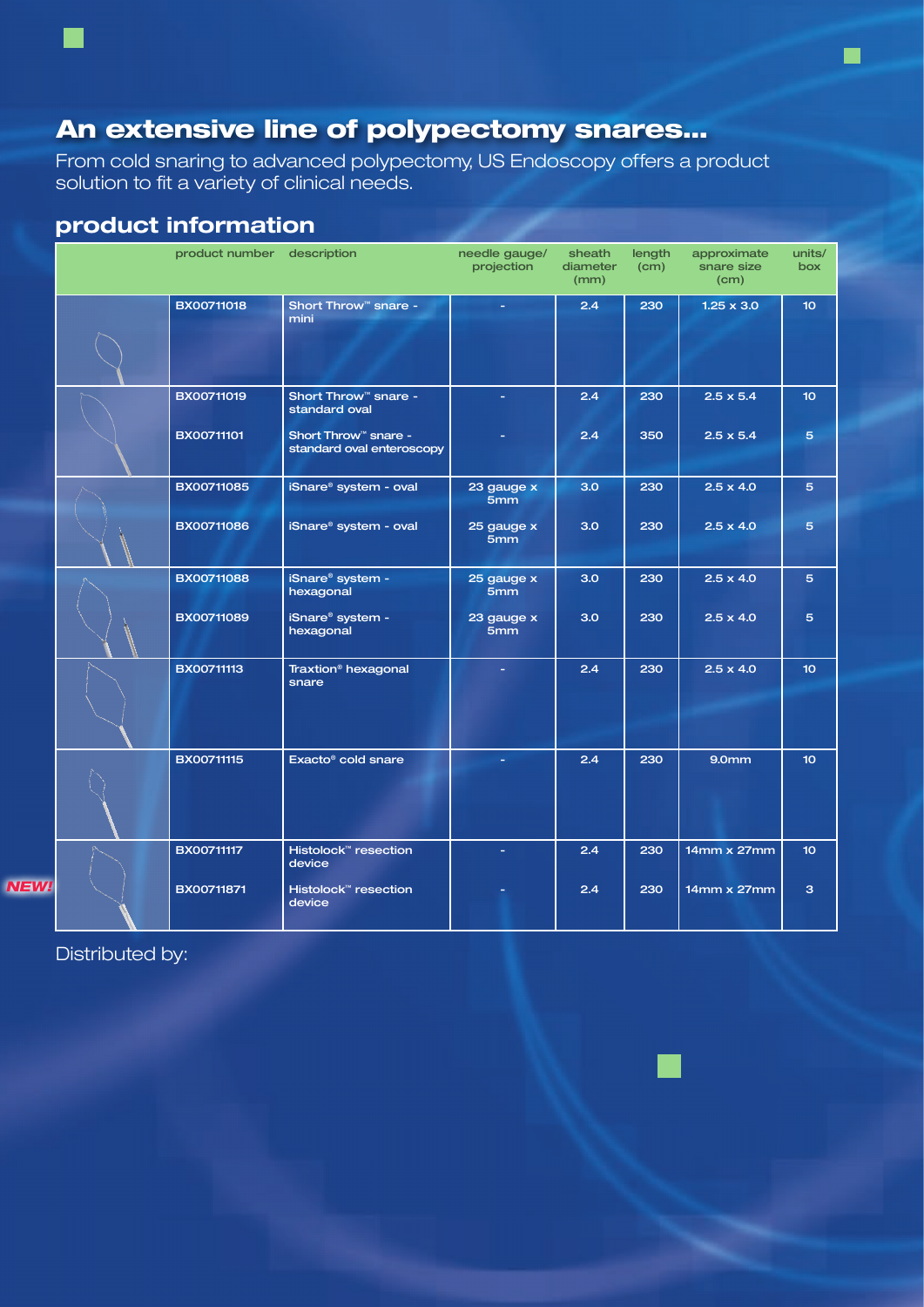|             | product number description |                                                                                                                                                                                                                                           | needle gauge/<br>projection | sheath<br>diameter<br>(mm) | length<br>(cm) | approximate<br>snare size<br>(cm)                      | units/<br>box   |
|-------------|----------------------------|-------------------------------------------------------------------------------------------------------------------------------------------------------------------------------------------------------------------------------------------|-----------------------------|----------------------------|----------------|--------------------------------------------------------|-----------------|
| <b>NEW!</b> | BX00711872                 | Histolock™ resection kit -<br>Histolock <sup>™</sup> resection device<br>Carr-Locke injection needle<br>Mio <sup>®</sup> medical device organizer<br>eTrap <sup>®</sup> polyp trap                                                        |                             |                            |                |                                                        | 3               |
| <b>NEW!</b> | <b>BX00711873</b>          | Histolock <sup>™</sup> resection kit -<br>Histolock <sup>™</sup> resection device<br>Carr-Locke injection needle<br>Roth Net <sup>®</sup> retriever - polyp<br>Mio <sup>®</sup> medical device organizer<br>eTrap <sup>®</sup> polyp trap |                             |                            |                |                                                        | 3               |
| <b>NEW!</b> | <b>BX00711119</b>          | Lariat <sup>™</sup> snare                                                                                                                                                                                                                 |                             | 2.4                        | 230            | oval:<br>30x50mm<br>hex: 10x28mm<br>diamond:<br>6x15mm | 10 <sub>1</sub> |
|             | <b>BX00711120</b>          | Rotator <sup>™</sup> snare -<br>standard                                                                                                                                                                                                  |                             | 2.4                        | 230            | $2.5 \times 5.4$                                       | 10 <sub>1</sub> |
|             | <b>BX00711121</b>          | Rotator <sup>™</sup> snare - mini                                                                                                                                                                                                         |                             | 2.4                        | 230            | $1.25 \times 3.0$                                      | 10 <sub>1</sub> |

 $\blacksquare$ 

All active cord connections are Olympus style